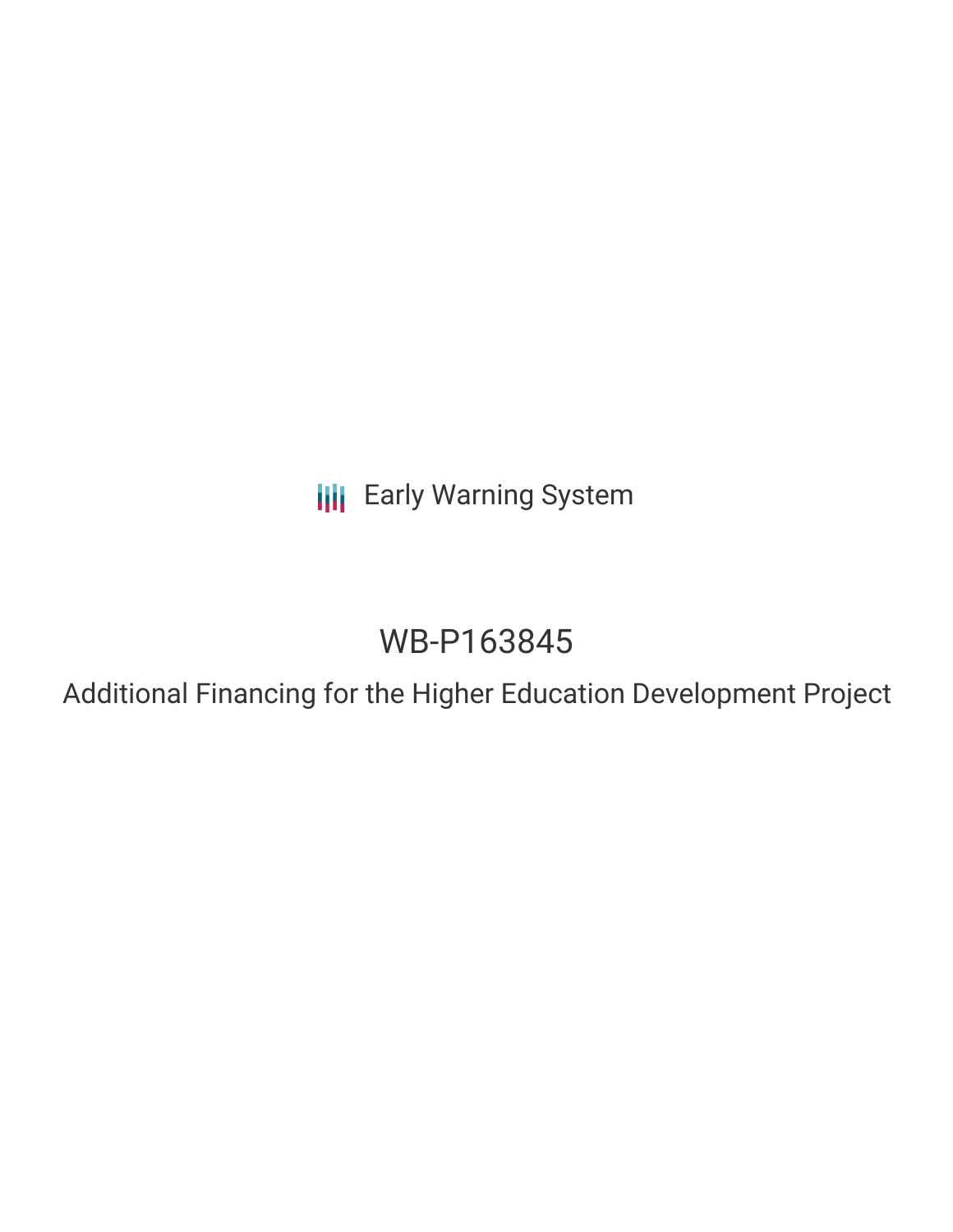

## **Quick Facts**

| <b>Countries</b>              | Afghanistan                 |
|-------------------------------|-----------------------------|
| <b>Financial Institutions</b> | World Bank (WB)             |
| <b>Status</b>                 | Active                      |
| <b>Bank Risk Rating</b>       | B                           |
| <b>Voting Date</b>            | 2018-12-04                  |
| <b>Borrower</b>               | Government of Afghanistan   |
| <b>Sectors</b>                | <b>Education and Health</b> |
| <b>Investment Type(s)</b>     | <b>Advisory Services</b>    |
| <b>Project Cost (USD)</b>     | $$5.00$ million             |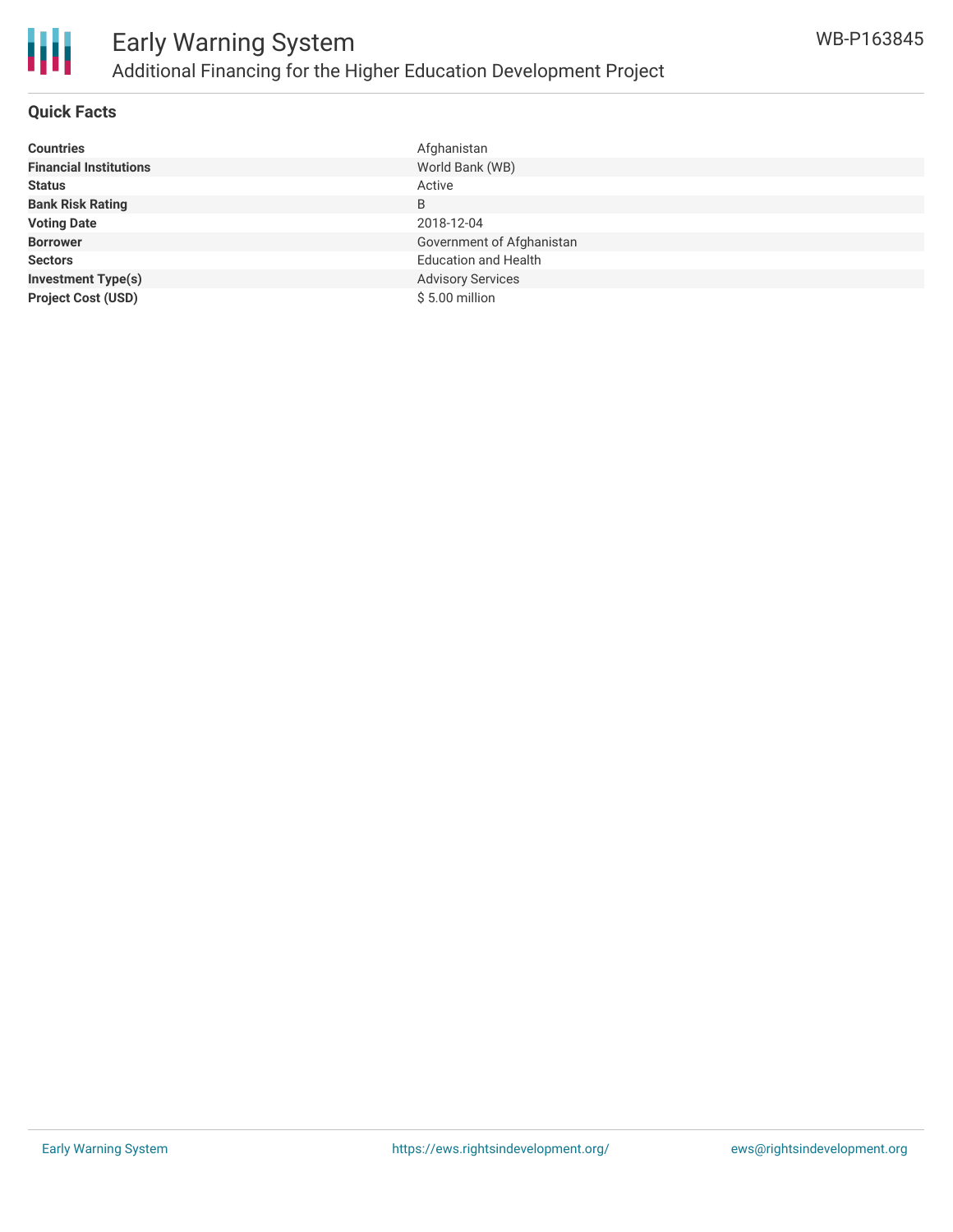

# **Project Description**

The project development objective is to increase access to, and improve the quality and relevance of, higher education in Afghanistan.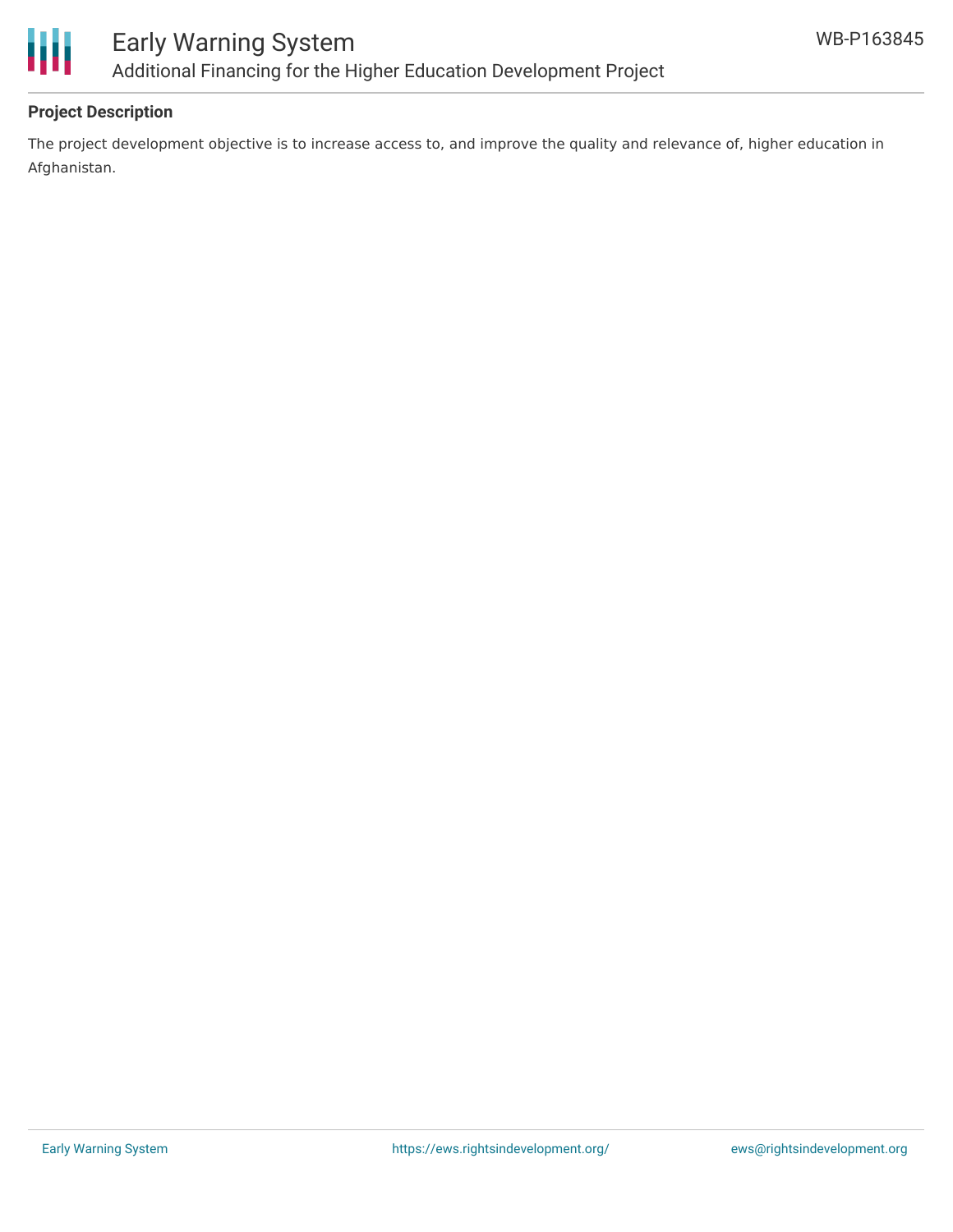

#### **Investment Description**

World Bank (WB)

Co-financing: Afghanistan Reconstruction Trust Fund US\$ 5 million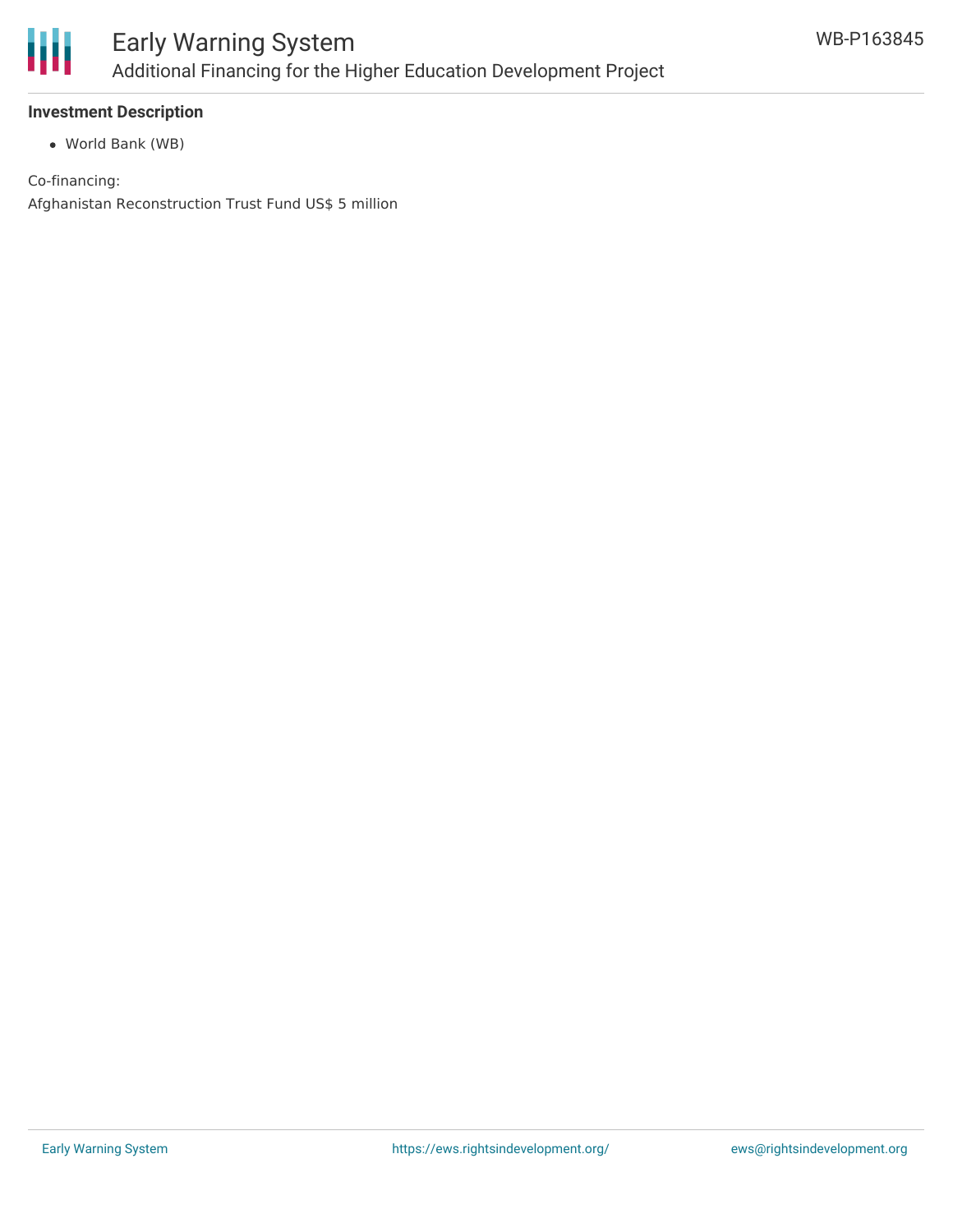

#### **Contact Information**

**World Bank** Harsha Aturupane, Lead Economist

#### **Borrower/Client/Recipient**

Ministry of Finance Mustafa Aria World Bank Focal Point [Mustafa.aria@mof.gov.af](mailto:Mustafa.aria@mof.gov.af)

#### **Implementing Agencies**

Ministry of Higher Education Noor Ahmad Darwish Director Operations and Monitoring Support Team darwish.mohe@gmail.com **ACCOUNTABILITY MECHANISM OF WORLD BANK**

# The World Bank Inspection Panel is the independent complaint mechanism and fact-finding body for people who believe they are likely to be, or have been, adversely affected by a World Bank-financed project. If you submit a complaint to the Inspection Panel, they may investigate to assess whether the World Bank is following its own policies and procedures for preventing harm to people or the environment. You can contact the Inspection Panel or submit a complaint by emailing ipanel@worldbank.org. You can learn more about the Inspection Panel and how to file a complaint at: <http://ewebapps.worldbank.org/apps/ip/Pages/Home.aspx> .